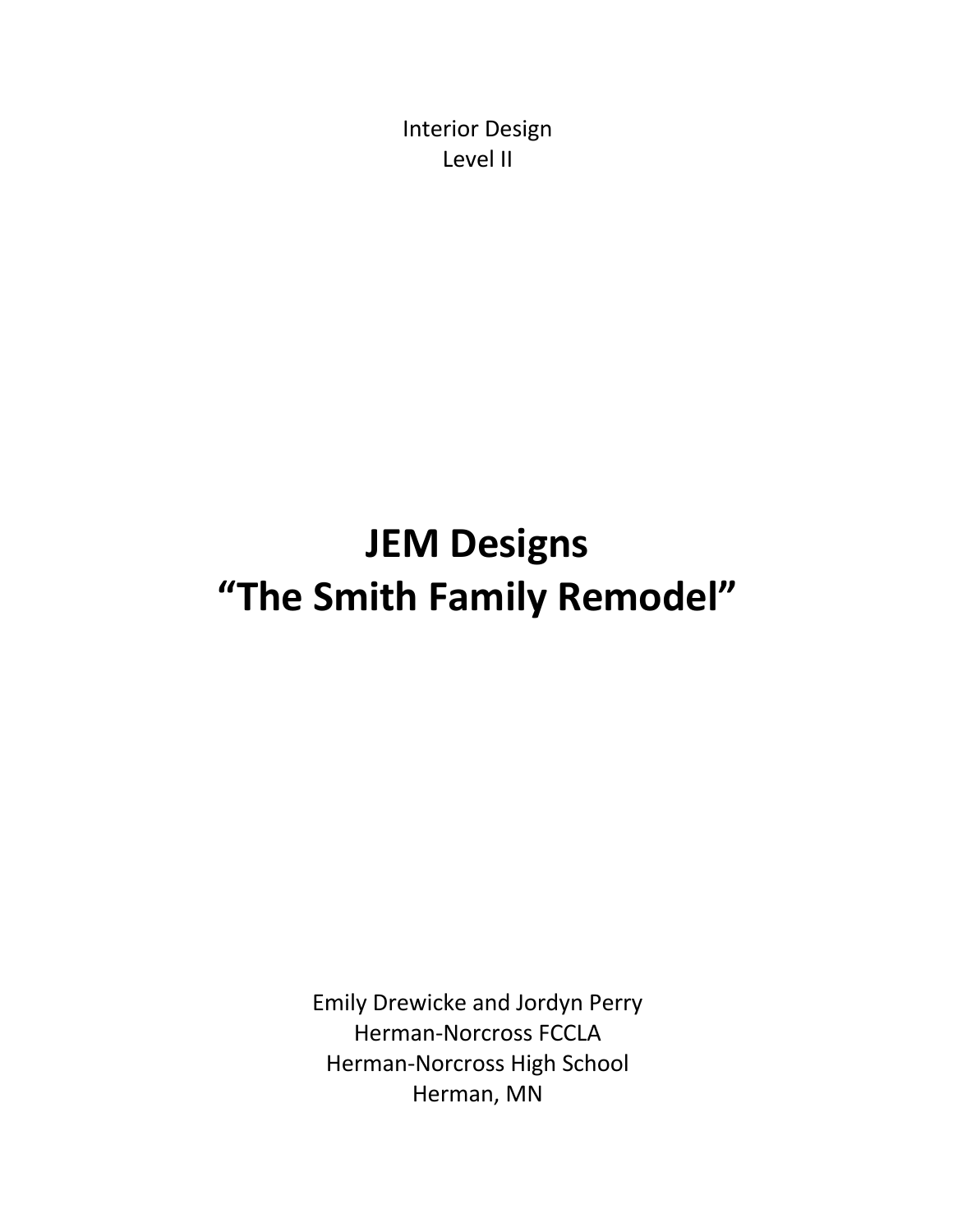

### **FCCLA Planning Process Interior Design Level 2**



#### **IDENTIFY CONCERNS**



We are concerned that we haven't had the opportunity to incorporate all of the STEM (Science, Technology, Engineering, and Mathematics) skills we have acquired through our higher-level mathematics courses, science courses and also our Family and Consumer Sciences courses.

#### **SET A GOAL**



Our goal is to transfer the learning we have obtain from all of our core classes and Family and Consumer Sciences classes into the Interior Design STAR Event. We will use the resources available, research the "client's" needs along with planning and creating our STAR Event during the<br>months of September 2021 through January of 2022. We will have our presentation completed<br>prior to our FCCLA Mid-Winter ST our goal when our presentation ready for the January 2022 date.

**FORM A PLAN (WHO, WHAT, WHEN, WHERE, HOW, COST, RESOURCES, AND EVALUATION)**



**Who:** Emily Drewicke and Jordyn Perry **What:** Research, plan, create, and present our Interior Design STAR Event **When**: During the months of September 2021 through January 2022 **Where:** Herman-Norcross High School Family and Consumer Sciences Classroom **How:** We will use the FCCLA 2021-2022 Design Scenario found in the FCCLA STAR Event Handbook to research, plan, and create our project in preparation for presentation. **Cost:** The cost of this project will be minimal. We will need to purchase display boards and also<br>search for samples for our display board. **Resources:** FCCLA Competitive Events Guidebook, NJBA Planning Guide, Homes and Interiors, the Internet, Homestyler program free online. **Evaluation:** We will know we have met our goal when we have completed our STAR Events preparations prior to our Mid-Winter due date of January 2022.

#### **ACT**



We worked diligently on our Interior Design STAR Event and feel strongly we have met our goal.<br>We have completed our Midwinter STAR Event paperwork and we have also presented our complete STAR Event to our Interior Design Class.

#### **FOLLOW UP**



We feel strongly that we have covered our concern and met our goal. We have successfully integrated the STEM skills we have acquired through many core classes into a "real life" application of those skills. We have learned a great deal about the career of interior design. If we were to do this project at a different time, we would have created a business like model for team meetings and the distribution of the work required to accomplish this STAR Event. We would like to thank our Advisor for encouraging us along the way, and also our parents for their continued support.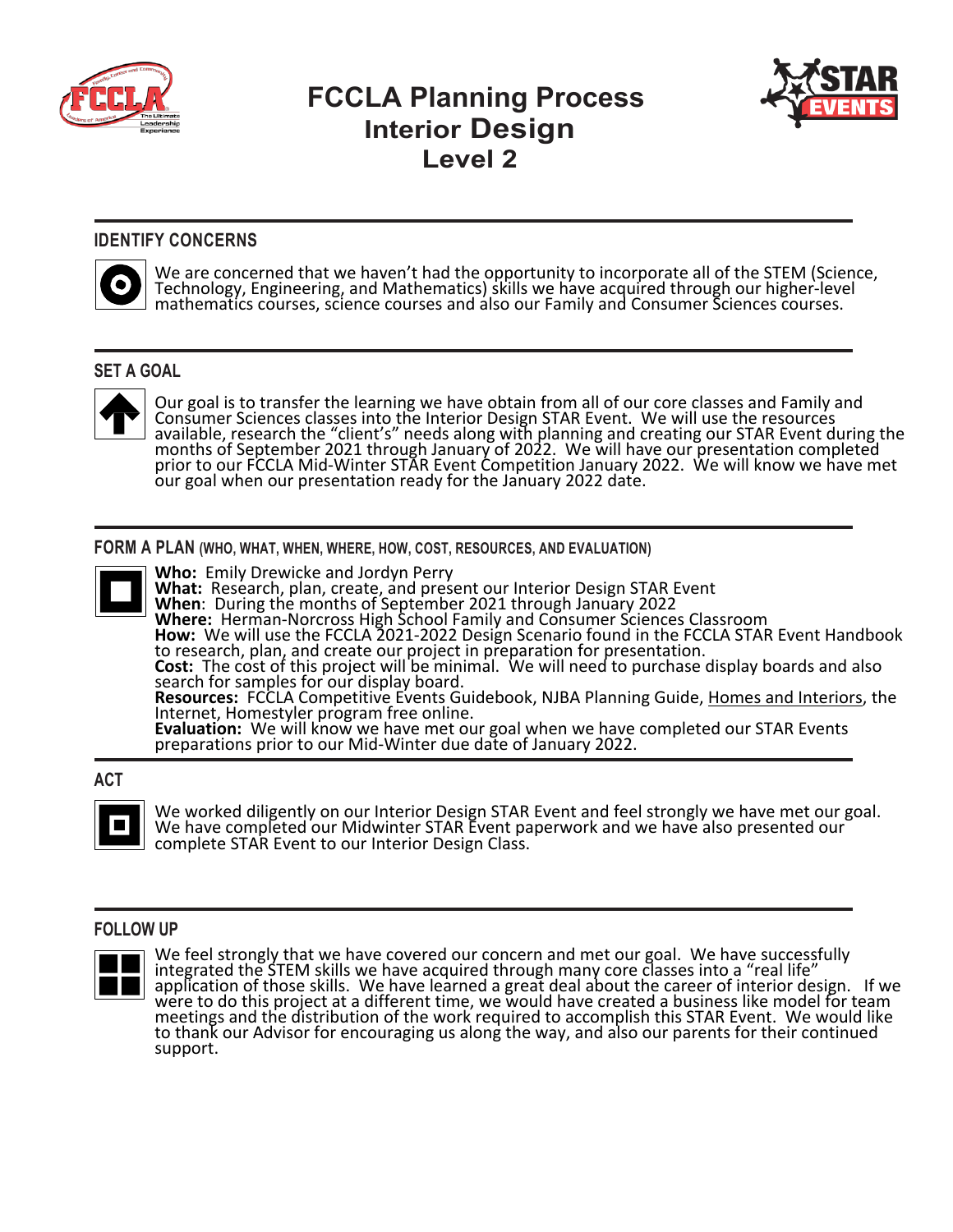

#### 2021-2022 STAR Events Online Project Summary Form

FCCLA <noreply@registermychapter.com> Reply-To: competitiveevents@fcclainc.org To: joachs@wheaton.k12.mn.us

Sat, Jan 22, 2022 at 5:15 PM

#### EVIDENCE OF PROJECT SUMMARY SUBMISSION

Thank you for completing the project summary form for your STAR Event. To receive the point for submission, print this email and have your adviser verify by signing and dating below for including in a display, file folder, or portfolio. One survey per entry is required.

Chapter Name: Herman-Norcross FCCLA - 12491

State: Minnesota

Date

Members: Emily Drewicke, Jordyn Perry

Event Name: Interior Design

Level: Level 2 (grades 9 and 10)

Project Title: The Walker Family

R. acha Adviser's Signature